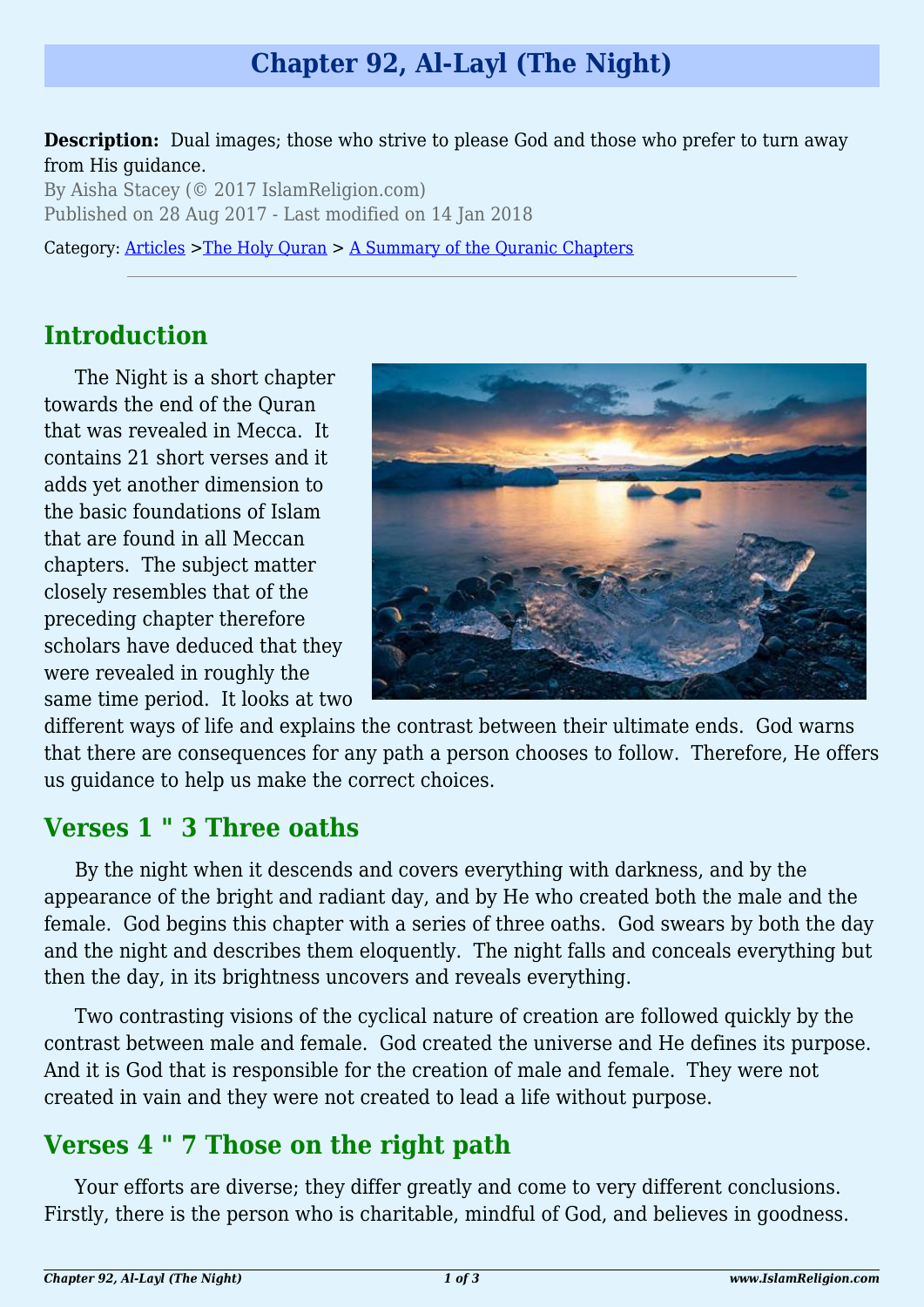God will ease this person's way. Goodness includes the correct attitude towards belief, manners and morals. The person on the correct path is generous with what God has provided, acknowledges and is mindful of God's mercy and generosity, and behaves in a manner befitting a believer in God.

This implies that the person who strives to please God will find his life unfolding with the ease that characterizes the nature of the universe, everything moving in the manner for which it was designed. The day follows the night with unending harmony. The righteous person finds a path leading to dignity and satisfaction.

### **Verses 8 " 11 Those who choose the wrong path**

On the other hand, we have the person who is stingy and considers himself self-sufficient and not in need of God. He does not believe in goodness. God will facilitate his passage towards difficulty. And his wealth will be of no use to him when he falls headlong into the Hellfire. This is the person who sacrifices nothing for God, is not generous with the wealth God has provided him with, and disbelieves in the messages and warnings that God sent to him and to all of humankind. God makes his efforts difficult; he might think he is becoming successful but he is gravely mistaken. God has deprived him of the pleasures that should come from his daily efforts. He is always at war with his nature, his conscience, the laws made by the Creator and the society in which he lives. When he endeavors to satisfy his own interests and desires in every way possible, transgresses all moral limits of honesty and nobility, and when the people he interacts with are harmed by him, he feels disgraced in his own eyes and has to clash at every step with the society he lives in. When his steep descent begins he will see that he cannot make use of the wealth he hoarded. Prosperity in this life is not an indication of success in the Hereafter.

## **Verses 12- 13 God provides guidance**

God decrees that it is incumbent upon Him to give guidance to humankind. This world and the next belong to God; he is the beginning and the end. Everywhere, every place and every time is part of God's dominion. He sent prophets to every nation to show them the truth and the best way to live.

If a person seeks the goodness of this world, God alone can provide it and if it is the home in the Afterlife that you pursue it is God who provides that as well. One aspect of God's mercy is that He surely provides guidance to whoever sincerely seeks it.

# **Verses 14 " 17 A warning**

Therefore, God says, I am warning you about the blazing Fire. Those most wicked individuals who denied the truth and turned away will enter the raging Fire. However, the pious, righteous people will be kept well away from it. Again, a harmonious distinction between the rewards for doing what is right and the punishment for choosing to behave in the wrong way. The one who does not answer when God beckons him with clear guidance will face the consequences. These are the most wretched people because